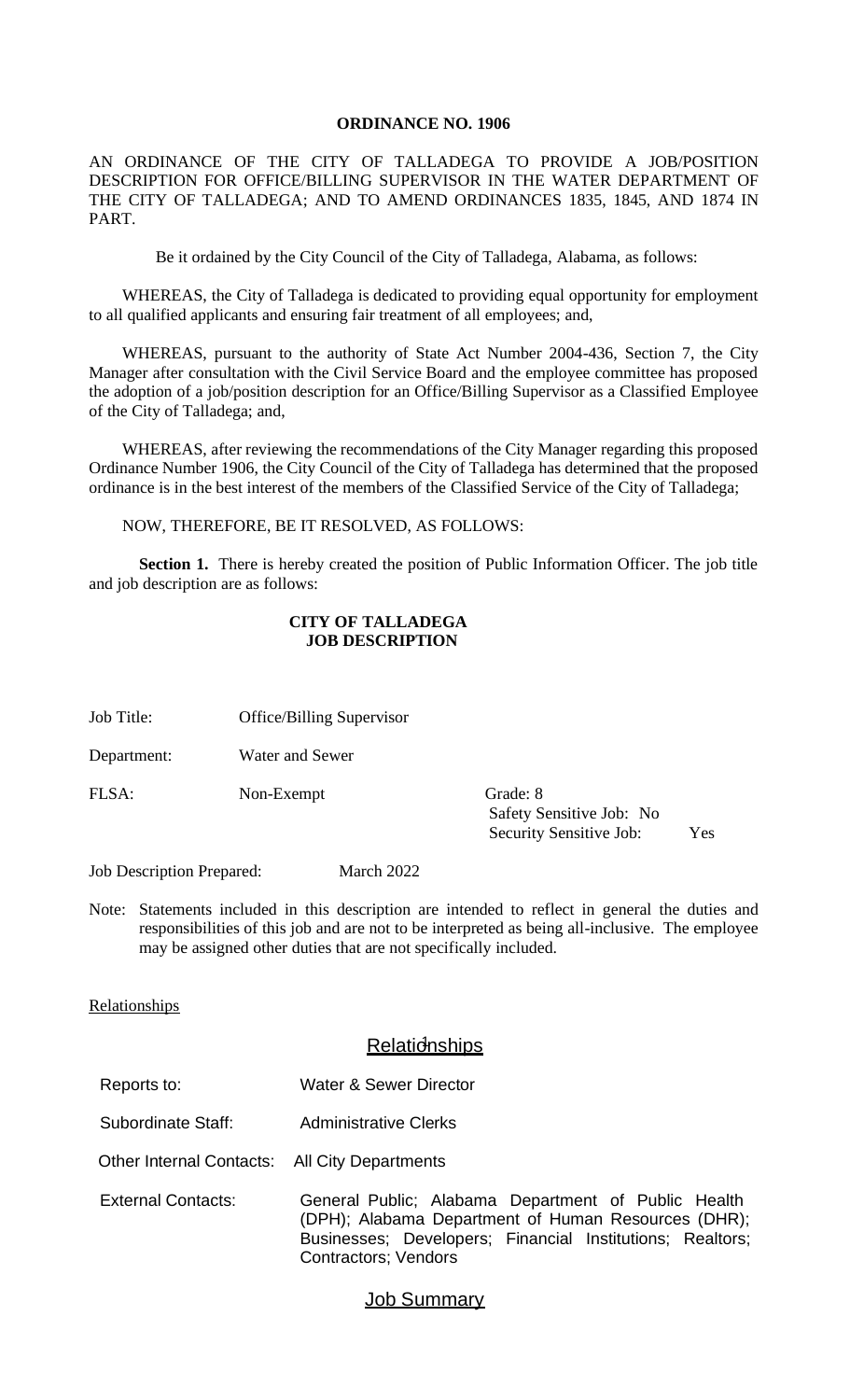Under the supervision of the Director, this employee manages, organizes, evaluates the Department's business operation, performs a variety of computer, financial and record keeping duties. Work is performed in accordance with established procedures, but with varying degrees of independent judgment in carrying out assignments, often involving considerable public contact. The employee supervises accounts receivable, accounts payable and office payroll; responds to customer complaints and concerns. Considerable initiative and understanding must be exercised in interpreting codes, rules and regulations. Work is performed in accordance with established rules, regulations, and instructions and work is reviewed upon completion. This job is identified as a securitysensitive job and is subject to a pre-employment background check.

2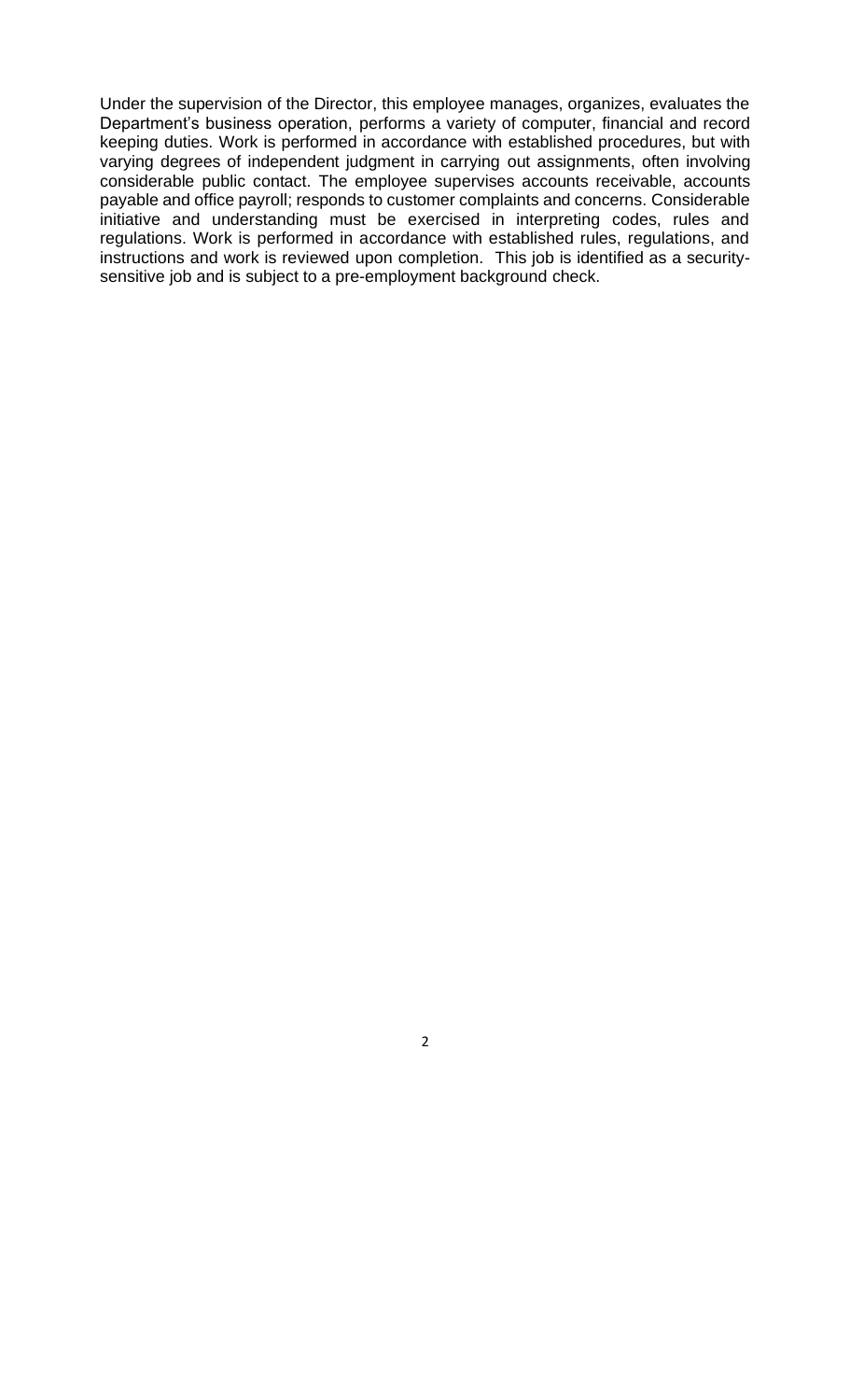# Essential Functions

**ESSENTIAL FUNCTIONS:** The following list was developed through a job analysis; however, it is not exhaustive and other duties may be required and assigned. A person with a disability which is covered by the ADA must be able to perform the essential functions of the job unaided or with the assistance of a reasonable accommodation.

#### **ESSENTIAL FUNCTION: Supervision and Management. The employee provides guidance and direction to the Water Department administrative staff where the goal is to provide the highest quality service to the citizens of the City.**

- 1. Plans and conducts meetings with key personnel to share information about current and upcoming issues; receives reports on issues of concern to personnel and citizens.
- 2. Motivates, communicates with, and leads subordinates to work as a team in accomplishing objectives.
- 3. Monitors the general level of morale and job satisfaction and resolves developing problems as soon as possible.
- 4. Ensures that policies and procedures are strictly enforced.
- 5. Conducts performance appraisals on assigned personnel.
- 6. Performs disciplinary actions in accordance with City policies and procedures specifically issuing corrections, conducting performance counseling, and issuing verbal and written reprimands.
- 7. Monitors training activities; ensures continuing education requirements are met.
- 8. Ensures employees receive required training and orientation.
- 9. Oversees leave and time off for assigned personnel.
- 10. Monitors departmental budget and financial expenditures throughout the fiscal year, recommends adjustments as needed to stay within budgetary guidelines.

#### **ESSENTIAL FUNCTION: Billing Operations. Performs duties related to timely and accurate billing of Department accounts.**

- 11. Generates bills from meter readings.
- 12. Validates rate codes for customers.
- 13. Monitors accounts for excess water usage.
- 14. Monitors accounts for potential water theft.
- 15. Validates credit for legitimate leaks
- 16. Initiates bill printing.
- 17. Receives payments over the phone.
- 18. Establishes City billing cycles.
- 19. Updates accounts with revised information.
- 20. Conducts a daily audit of receipts against ledgers.
- 3 21. Generates month-end reports summarizes monthly collections.
- 22. Receives paperwork to establish a new account.
- 23. Establishes new accounts in the Department billing computer system.
- 24. Completes closeout of an account; calculates final bill based on finalmeter reading.
- 25. Applies correct deposit or refund to customers for closed accounts.

# **ESSENTIAL FUNCTION: Department Operations. Provides administrative assistance to support and facilitate efficient operations of the Department.**

1. Performs or supervises all office work regarding customer accounts including billing, processing payments, applications for service, final notices to discontinued customers, computer system updating, inquiries and complaints,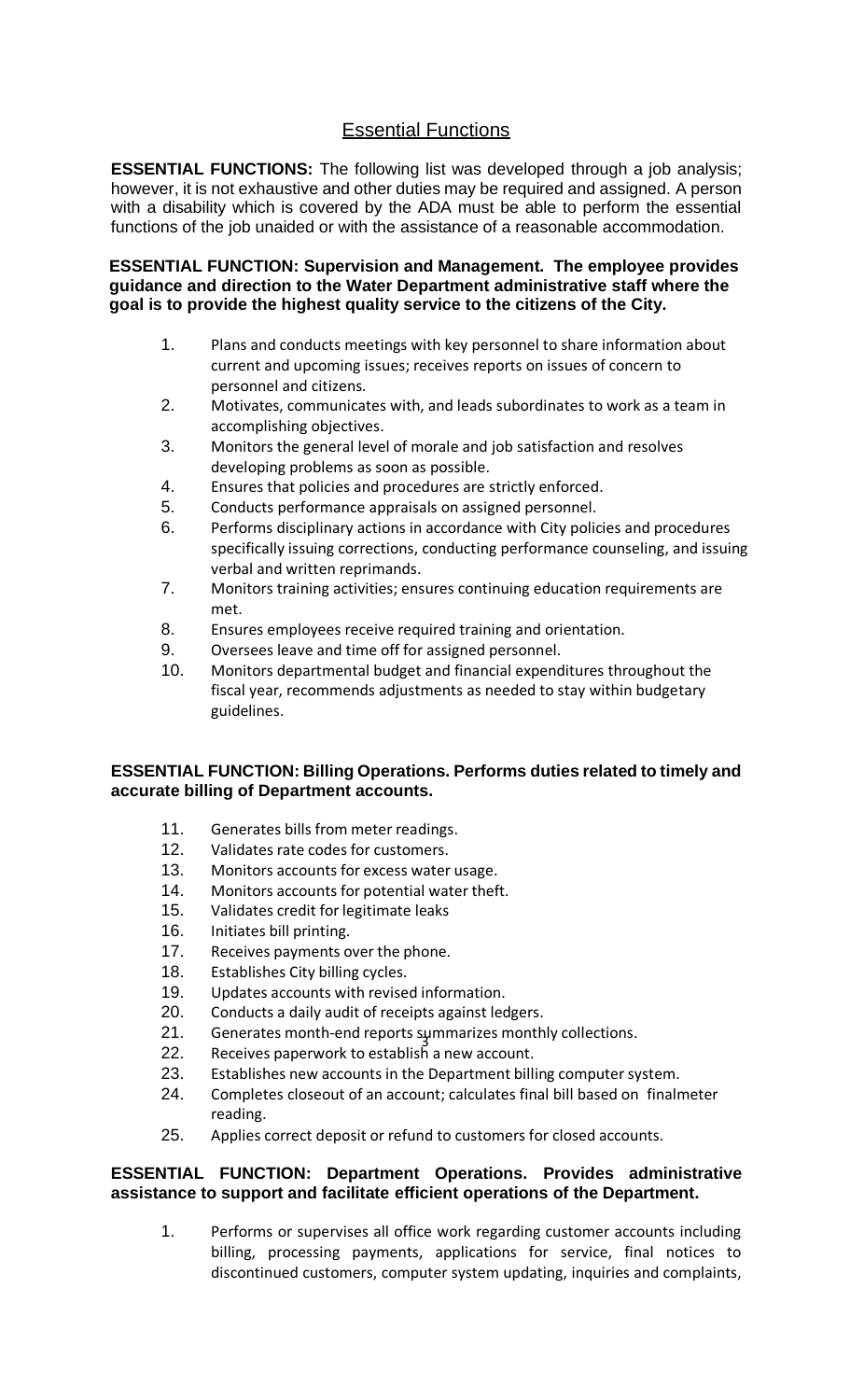etc.

- 2. Keeps the Director fully informed regarding all office activities and problems.
- 3. Organizes and maintains office filing system including general and financial files.
- 4. Reviews all paperwork for new service connections and collection of fees.
- 5. Answers phone; provides appropriate information, and/or directs to the appropriate individual.
- 6. Receives customers and directs them to the appropriate person or office.
- 7. Maintains Departmental billing records; receives, copies and distributes documentation, specifically: correspondence, memoranda, logs, reports and related materials.
- 8. Trains tellers in their duties for providing efficient service.
- 9. Fills in for absent tellers.
- 10. Generates bank drafts and initiates appropriate draws.
- 11. Generates bad debt collection letters.
- 12. Processes returned checks.
- 13. Prepares and makes bank deposits as required.
- 14. Troubleshoots basic IT and computer system issues.
- 15. Performs other job related duties as assigned.

### Knowledge, Skills and Abilities (\* Can be acquired on the job)

- 1. \*Knowledge of City rules, regulations, policies and procedures.
- 2. \*Knowledge of City geography.
- 3. Knowledge of the principles and practices of public administration.
- 4. Knowledge of modern administrative office practices, procedures, and equipment including bookkeeping, receptionist and telephone techniques and etiquette.
- 5. Knowledge of records management and state laws regardingmaintenance and archiving of files and records.
- 6. Knowledge and proficiency with word processing, spreadsheets, database applications, e-mail, and internet.
- 7. Knowledge of general principles of bookkeeping.
- 8. Knowledge of Department billing system.
- 9. Knowledge of safety rules including accident causation and prevention.
- 10. Communication skills to effectively communicate internally and externally, both orally and in writing.
- 11. Reading skills to understand and interpret codes, laws, regulations, ordinances, policies, procedures and other complex documents.
- 12. Verbal skills to communicate effectively with elected officials, supervisor,coworkers, subordinates, general public and City personnel.
- 13. Writing and grammar skills to clearly and concisely composecorrespondence, prepare documents, reports, forms, records, etc.
- 14. Math skills to perform basic calculations (add, subtract, multiply, divide) and balance accounts as needed.
- 15. Computer skills to create spreadsheets and other documents.
- 16. Strong organizational skills that reflect ability to perform and prioritize multiple tasks seamlessly with excellent attention to detail.
- 17. Skill in planning and coordinating activities and establishing priorities.
- 18. Ability to prioritize work projects and organize files.
- 19. Ability to pay attention to detail when dealing with customer accounts.
- 20. Ability to work with little or no supervision.
- 21. Ability to work independently and exercise judgment to make prudent decisions.
- 22. Ability to work in a fast-paced, stressful environment requiring organization and multi-tasking skills.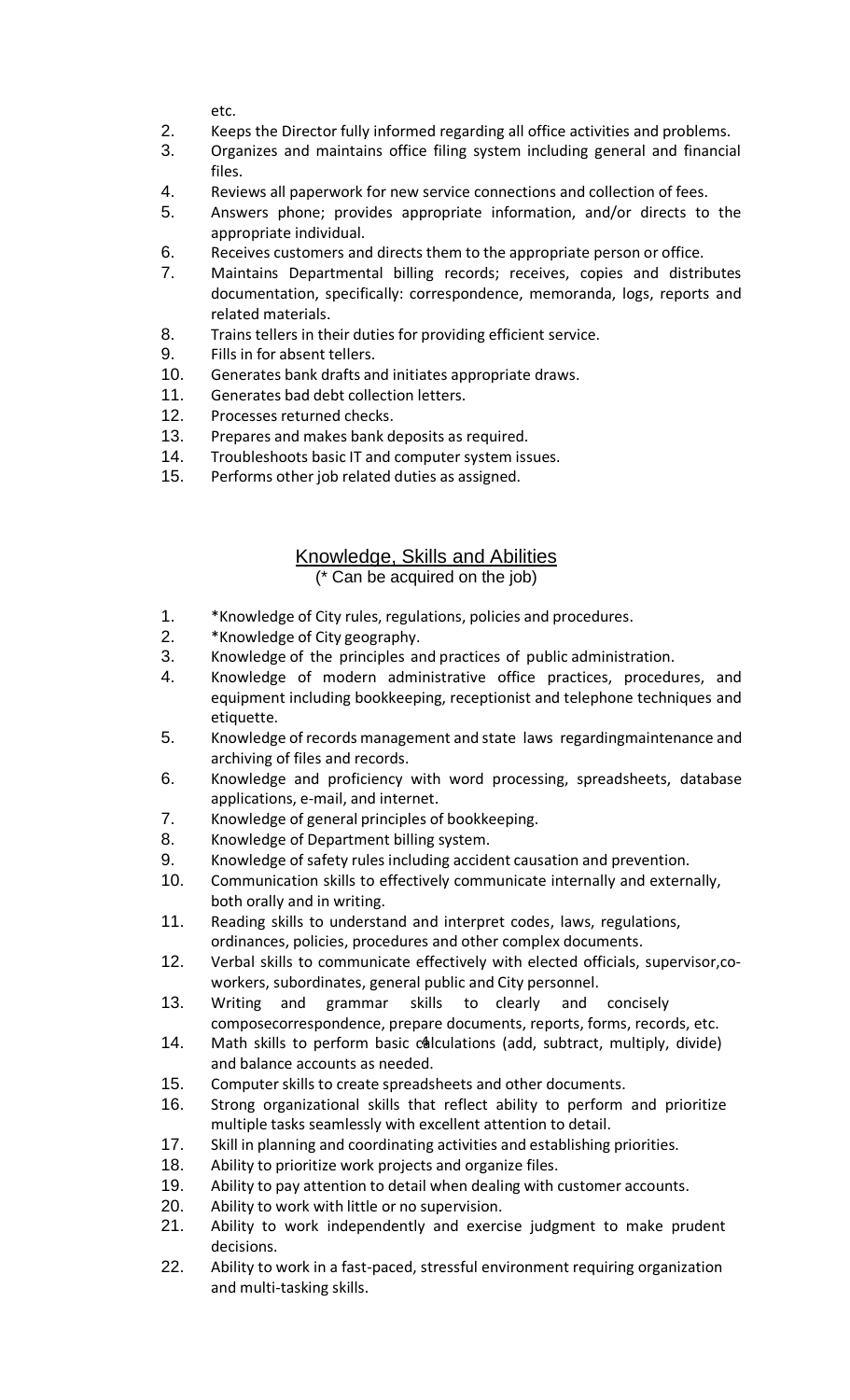- 23. Ability to keep confidential information, accurate records, and prepare accurate reports.
- 24. Ability to deal with all contacts in a courteous and patient manner.
- 25. Ability to handle irate customers.
- 26. Ability to use computers and office productivity software.
- 27. Ability to operate standard office equipment such as computers, copier, fax, typewriter, adding machine, etc.
- 28. Ability to use multi-line telephones and two-way communication devices.
- 29. Ability to handle and account for monies.
- 30. Ability to troubleshoot basic IT and computer issues and problems.
- 31. Ability to drive.

# Minimum Qualifications

- 1. Possess a high school diploma or GED; college coursework in business or bookkeeping is preferred.
- 2. Five (5) years of administrative work experience in an office environment dealing with the public and working with accounts and bookkeeping; orany combination of education, training and experience that demonstrates the above listed knowledge, skills and abilities commensurate with the requirements of this job.
- 3. Possess a valid and current driver's license and be insurable.
- 4. Ability to work non-standard work hours.
- 5. Ability to travel.
- 6. Ability to pass a pre-employment background check.

# Physical Demands

The work is sedentary. Typically, the employee may sit comfortably to do the work. However, there may be some walking; standing; bending; carrying of light items such aspapers, books, small parts; driving an automobile, etc. No special physical demands are required to perform the work.

#### Work Environment

The work environment involves everyday risks or discomforts which require normal safety precautions typical of such places as offices, meeting and training rooms, libraries, and residences or commercial vehicles, e.g., use of safe work practices with office equipment, avoidance of trips and falls, observance of fire regulations and traffic signals, etc. The work area is adequately lighted, heated and ventilated.

**Section 2.** Ordinance No. 1835, Section 2, Water and Sewer Department is amended to include the following titles and job descriptions:

5 Water and Sewer Department **Director** Water Treatment Supervisor Water Treatment Operator Trainee Water Treatment Operator IV Wastewater Treatment Supervisor Wastewater Treatment Operator Trainee Wastewater Treatment Operator III Operations Technician Meter Reader Maintenance Technician – Water Treat Maintenance Technician – Construction and Maintenance Inventory Clerk